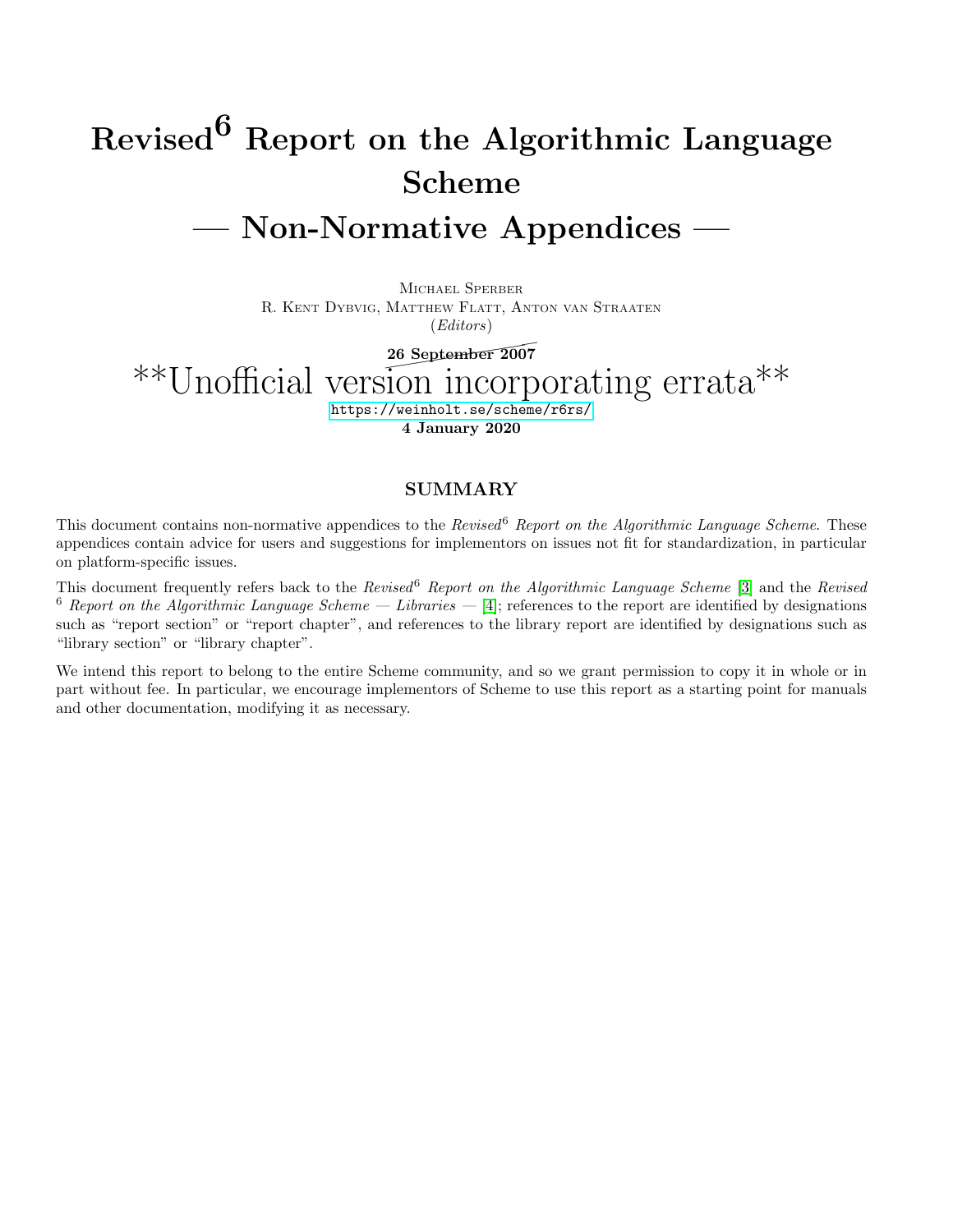2 Revised<sup>6</sup> Scheme Non-Normative Appendices (latest erratum: 4 January 2020)

# CONTENTS

| A Standard-conformant mode                                  | 3              |
|-------------------------------------------------------------|----------------|
| B Optional case insensitivity $\ldots \ldots \ldots \ldots$ | 3              |
| C Use of square brackets                                    | 3              |
|                                                             | 3              |
| $D.1$ Script interpreter                                    | $\overline{4}$ |
|                                                             | $\overline{4}$ |
| $D.3$ Platform considerations $\ldots \ldots \ldots$        | $\overline{4}$ |
| E Source code representation $\ldots \ldots \ldots \ldots$  | 5              |
| F Use of library versions                                   | 5              |
| G Unique library names                                      | 5              |
|                                                             | $\overline{5}$ |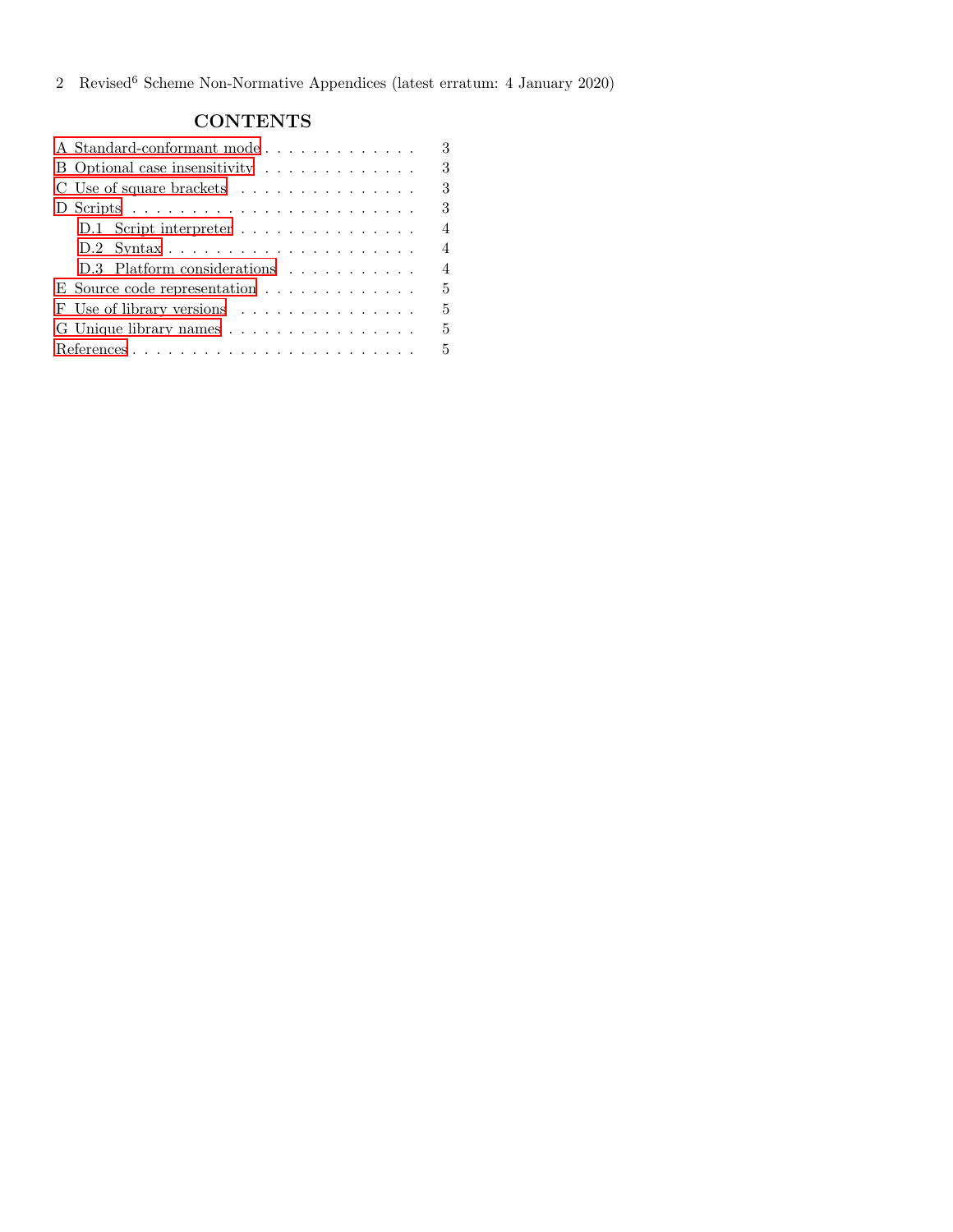## <span id="page-2-0"></span>Appendix A. Standard-conformant mode

Scheme implementations compliant with the report may operate in a variety of modes. In particular, in addition to one or more modes conformant with the requirements of the report, an implementation may offer non-conformant modes. These modes are by nature implementationspecific, and may differ in the language and available libraries. In particular, non-conformant language extensions may be available, including unsafe libraries or otherwise unsafe features, and the semantics of the language may differ from the semantics described in the report. Moreover, the default mode offered by a Scheme implementation may be non-conformant, and such a Scheme implementation may require special settings or declarations to enter the report-conformant mode. Implementors should clearly document the nature of the default mode and how to enter a report-conformant mode.

### <span id="page-2-1"></span>Appendix B. Optional case insensitivity

In contrast with earlier revisions of the report [\[2\]](#page-5-2), the syntax of data distinguishes upper and lower case in identifiers and in characters specified via their names. For example, the identifiers X and x are different, and the character #\space cannot be written #\SPACE.

Implementors may wish to support case-insensitive syntax for backward compatibility or other reasons. If they do so, they should adopt the following directives to control case folding.

#### #!fold-case #!no-fold-case

These directives may appear anywhere comments may appear and are treated as comments, except that they affect the reading of subsequent lexemes. The #!fold-case causes the reader to case-fold (see library section 1.2) each  $\langle$ identifier $\rangle$  and  $\langle$ character name $\rangle$ . The #!no-fold-case directive causes the reader to return to the default, nonfolding behavior.

## <span id="page-2-2"></span>Appendix C. Use of square brackets

Even though matched square brackets are synonymous with parentheses in the syntax, many programmers use square brackets only in a few select places. In particular, programmers should restrict use of square brackets to places in syntactic forms where two consecutive open parentheses would otherwise be common. These are the applicable forms specified in the report and the library report:

• For cond forms (see report section 11.4.5), a  $\langle$ cond clause $\rangle$  may take one of the following forms:

 $[\langle test \rangle \langle expression_1 \rangle \dots]$  $\lceil \langle \text{test} \rangle \rangle$  =>  $\langle \text{expression} \rangle$ ] [else  $\langle$ expression<sub>1</sub>}  $\langle$ expression<sub>2</sub>} . . . ]

• For case forms (see report section 11.4.5), a  $\langle \text{case clause} \rangle$  may take one of the following forms:

> $[(\langle \text{datum}_1 \rangle \dots) \langle \text{expression}_1 \rangle \langle \text{expression}_2 \rangle \dots]$ [else  $\langle$ expression<sub>1</sub>}  $\langle$ expression<sub>2</sub>} ...]

• For let, let\*, letrec, letrec\* forms (see report section 11.4.6),  $\langle$  bindings $\rangle$  may take the following form:

( $[\langle variable_1 \rangle \langle init_1 \rangle] \dots$ )

• For let-values and let-values\* forms (see report section 11.4.6),  $\langle$  mv-bindings $\rangle$  may take the following form:

 $(\lceil\langle \text{formals}_1 \rangle \setminus \{init_1\} \rceil \dots)$ 

• For syntax-rules forms (see report section 11.19), a  $\langle$ syntax rule $\rangle$  may take the following form:

 $[\langle$ srpattern $\rangle$   $\langle$ template $\rangle$ ]

• For identifier-syntax forms (see report section 11.19), the two clauses may take the following form:

> $\lceil\langle id_1 \rangle \rangle$  (template<sub>1</sub>)] [(set!  $\langle id_2 \rangle$   $\langle$  pattern})  $\langle$  template<sub>2</sub> $\rangle$ ]

• For do forms (see library section 5), the variable bindings may take the following form:

 $(\lceil\langle variable_1\rangle \langle init_1\rangle \langle step_1\rangle] \dots)$ 

• For case-lambda forms (see library section 5), a  $\langle \text{case-lambda clause} \rangle$  may take the following form:

 $[\langle \text{formals} \rangle \langle \text{body} \rangle]$ 

• For guard forms (see library section 7.1), a  $\langle$ cond clause $\rangle$  may take one of the following forms:

> $[\langle test \rangle \langle expression_1 \rangle \dots]$  $[\langle test \rangle \Rightarrow \langle expression \rangle]$ [else  $\langle$ expression<sub>1</sub>}  $\langle$ expression<sub>2</sub>} . . . ]

• For syntax-case forms (see library chapter 12.4), a  $\langle$ syntax-case rule $\rangle$  may take one of the following forms:

> $[\langle pattern \rangle \langle output expression \rangle]$  $[\langle pattern \rangle \langle fender \rangle \langle output expression \rangle]$

#### <span id="page-2-3"></span>Appendix D. Scripts

A Scheme script is a top-level program (see report chapter 8) which is packaged such that it is directly executable by conforming implementations of Scheme, on one or more plaforms.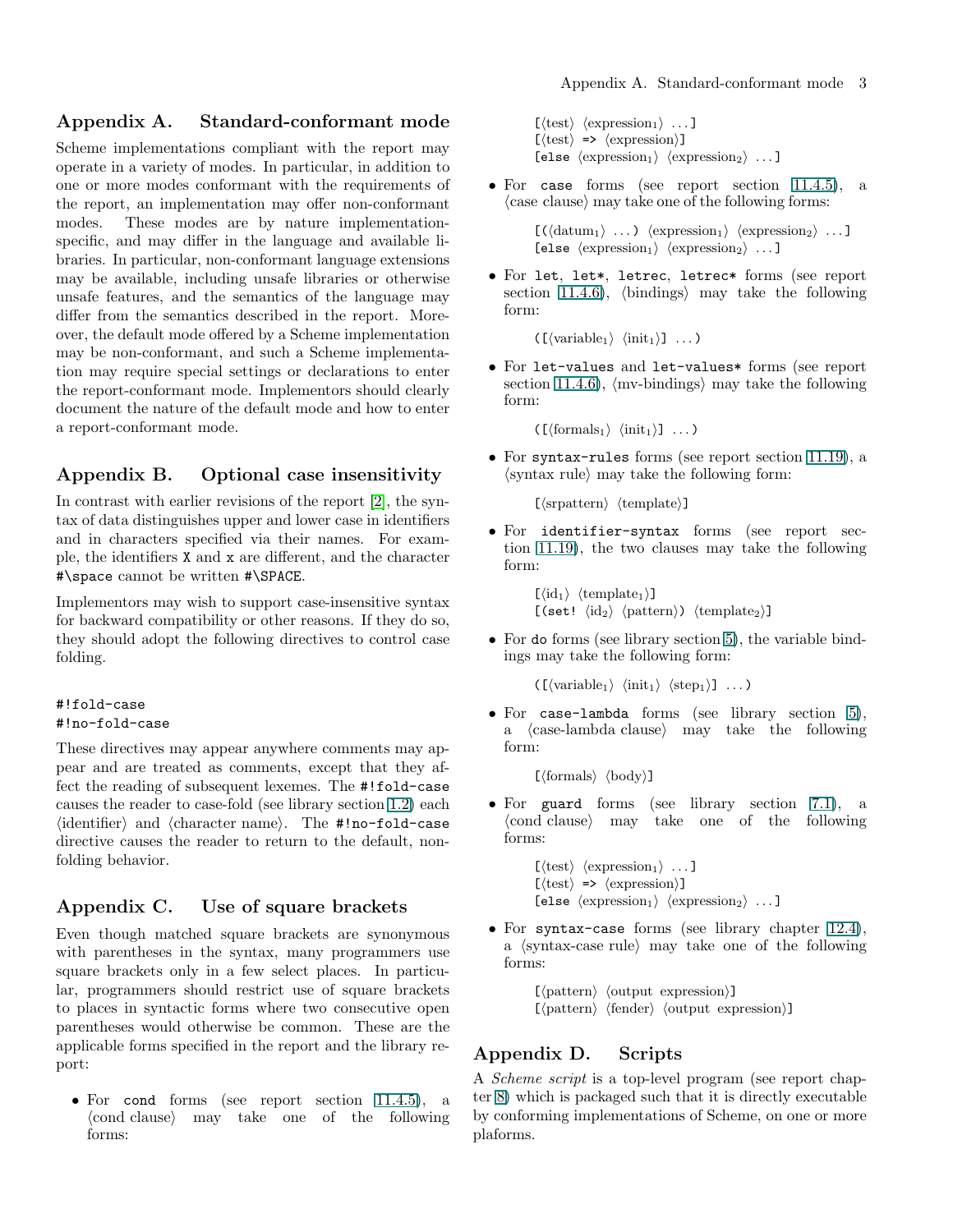4 Revised<sup>6</sup> Scheme Non-Normative Appendices (latest erratum: 4 January 2020)

## <span id="page-3-0"></span>D.1. Script interpreter

Where applicable, implementations should provide a script interpreter in the form of an executable program named scheme-script that is capable of initiating the execution of Scheme scripts, as described below.

Rationale: Distributing a Scheme program that is portable with respect to both Scheme implementations and operating systems is challenging, even if that program has been written in standard Scheme. Languages with a single or primary implementation can at least rely on a standard name for their script interpreters. Standardizing the name of the executable used to start a Scheme script removes one barrier to the distribution of Scheme scripts.

## <span id="page-3-1"></span>D.2. Syntax

A Scheme script is a delimited piece of text, typically a file, which consists of an optional script header, followed by a top-level program. A script header has the following syntax:

 $\langle \text{script header} \rangle \longrightarrow \langle \text{shebang} \rangle$  /usr/bin/env  $\langle \text{space} \rangle$ scheme-script (linefeed)  $\langle \text{shebang} \rangle \rightarrow \text{#!}$  | #!  $\langle \text{space} \rangle$ 

#### D.2.1. Script header

The script header, if present on the first line of a script, is used by Unix-like operating systems to identify the interpreter to execute that script.

The script header syntax given above is the recommended portable form that programmers should use. However, if the first line of a script begins with  $\#!/$  or  $\#!/$  (space), implementations should ignore it on all platforms, even if it does not conform to the recommended syntax.

Rationale: Requiring script interpreters to recognize and ignore the script header helps ensure that Scheme scripts written for Unix-like systems can also run on other kinds of systems. Furthermore, recognizing all  $\#!/$  or  $\#/\langle$ space $\rangle$  combinations allows local customizations to be performed by altering a script header from its default form.

#### D.2.2. Example

```
#!/usr/bin/env scheme-script
#!r6rs
(import (rnrs base)
        (rnrs io ports)
        (rnrs programs))
(let ((p (standard-output-port)))
```

```
(put-bytevector p
                (call-with-port
                    (open-file-input-port
                       (cadr (command-line)))
                  get-bytevector-all))
(close-port p))
```
## <span id="page-3-2"></span>D.3. Platform considerations

Many platforms require that scripts be marked as executable in some way. The platform-specific details of this are beyond the scope of this report. Scripts that are not suitably marked as executable will fail to execute on many platforms. Other platform-specific notes for some popular operating systems follow.

#### D.3.1. Apple Mac OS X

The Mac OS X operating system supports the Unix-like script header for shell scripts that run in the Terminal. Depending on the intended usage, it may be advisable to choose a file name ending in .command for a script, as this makes the script double-clickable.

#### D.3.2. Unix

Scheme scripts on Unix-like operating systems are supported by the presence of the script header. Scripts that omit the script header are unlikely to be directly executable on Unix-like systems.

To support installation of the Scheme script interpreter in non-standard paths, scripts should use the /usr/bin/env program as specified in the recommended script header syntax. (Note that on many Unix-like systems, this also allows the script interpreter itself to be implemented as a shell script.)

#### D.3.3. Microsoft Windows

The Windows operating system allows a file extension to be associated with a script interpreter such as scheme-script. This association may be configured appropriately by Scheme implementations, installation programs, or by the user.

#### D.3.4. Selecting an implementation

If multiple implementations of Scheme are installed on a machine, the user may wish to specify which implementation should be used to execute Scheme scripts by default. Most platforms support some mechanism for choosing between alternative implementations of a program. For example, Debian GNU/Linux uses the /etc/alternatives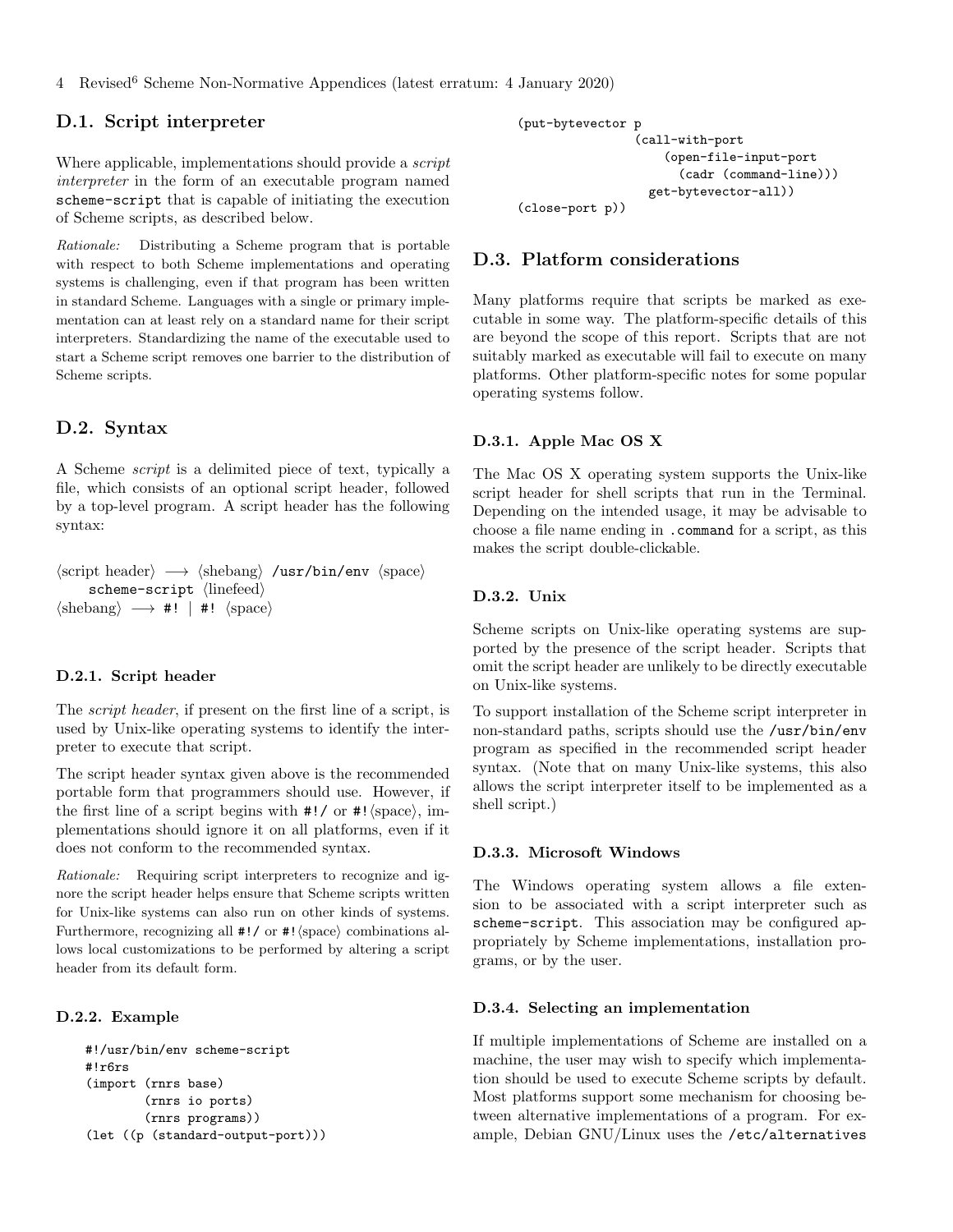mechanism to do this; Microsoft Windows uses file extension associations. Implementations are expected to configure this appropriately, e.g., as part of their installation procedure. Failing that, users must perform any necessary configuration to choose their preferred Scheme script interpreter.

# <span id="page-4-0"></span>Appendix E. Source code representation

The report does not specify how source code is represented and stored. The only requirement the report imposes is that the source code of a top-level program (see report section 8.1) or a script (see section [D.2\)](#page-3-1) be delimited. The source code of a library is self-delimiting in the sense that, if the beginning of a library form can be identified, so can the end.

Implementations may take radically different approaches to storing source code for libraries, among them: files in the file system where each file contains an arbitrary number of library forms, files in the file system where each file contains exactly one library form, records in a database, and data structures in memory.

Similarly, programs and scripts may be stored in a variety of formats. Platform constraints may restrict the choices available to an implementation, which is why the report neither mandates nor recommends a specific method for storage.

Implementations may provide a means for importing libraries coming from the outside via an interface that accepts a UTF-8 text file in Unicode Normalization Form C where line endings are encoded as linefeed characters. Such text files may contain an arbitrary number of library forms. (Authors of such files should include an #!r6rs comment if the file is written purely with the lexical and datum syntax described in the report. See report section 4.2.3.) After importing such a file, the libraries defined in it should be available to other libraries and files. An implementation may store the file as is, or convert it to some storage format to achieve this.

Similarly, implementations may provide a means for executing a program represented as a UTF-8 text file containing its source code. Again, authors of such files should include an #!r6rs comment if the file is written purely with the lexical and datum syntax described in the report. This report does not describe a file format that allows both libraries and programs to appear in the same file.

## <span id="page-4-1"></span>Appendix F. Use of library versions

Names for libraries may include a version. An  $\langle$ import spec $\rangle$  may designate a set of acceptable versions that may be imported. Conversely, only one version of each library should be part of a program. This allows using the "name part" of a  $\langle$ library name $\rangle$  for different purposes than the  $\langle version \rangle$ .

In particular, if several different variants of a library exists where it is feasible that they coexist in the same program, it is recommended that different names be used for the variants. In contrast, for compatible versions of a library where coexistence of several versions is unnecessary and undesirable, it is recommended that the same name and different versions be used. In particular, it is recommended that new versions of libraries that are conservative extensions of old ones differ only in the version, not in the name.

Correspondingly, it is recommended that  $\langle$ import spec $\rangle$ s do not constrain an import to a single version, but instead specify a wide range of acceptable versions of a library.

Implementations that allow two libraries of the same name with different versions to coexist in the same program should report when processing a program that actually makes use of this extension.

# <span id="page-4-2"></span>Appendix G. Unique library names

Programmers should choose names for distributed libraries that do not collide with other libraries' names. This appendix suggests a convention for generating unique library names, similar to the convention for Java [\[1\]](#page-4-4).

A unique library name can be formed by associating the library with an Internet domain name, such as mit.edu. The lower-case components of the domain are reversed to form a prefix for the library name. Adding further name components to establish a hierarchy may be advisable, depending on the size of the organization associated with the domain name, the number of libraries to be distributed from it, and other organizational properties or conventions associated with the library.

Programmers should use library names that are suitable for use as part of file names. Special characters in domain names that do not fit conventions of commonly used file systems should be replaced by hyphens or suitable "escape sequences" that, as much as possible, are suitable for avoiding collisions. Here are some examples for possible library names according to this convention:

(edu mit swiss cheese) (de deinprogramm educational graphics turtle) (com pan-am booking passenger)

<span id="page-4-3"></span>The name of a library does not necessarily indicate an Internet address where the package is distributed.

#### REFERENCES

<span id="page-4-4"></span>[1] James Gosling, Bill Joy, Guy Steele, and Gilad Bracha. The Java<sup>TM</sup> Language Specification. Addison-Wesley, third edition, 2005.